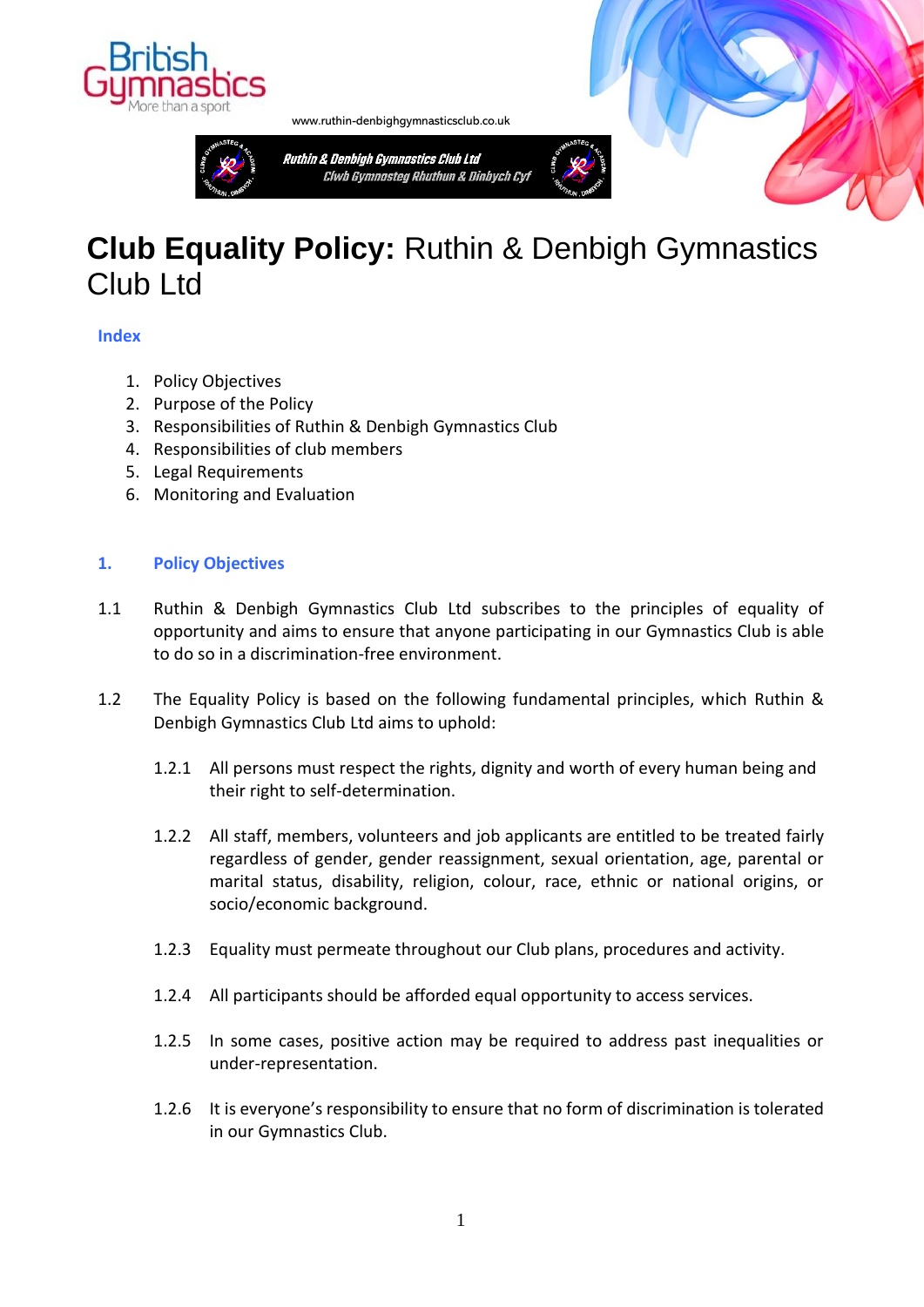- 1.2.7 Any individual who believes they have received unfavourable treatment within the scope of the policy should raise their concern in line with our Club's procedures.
- 1.2.8 No individual (and/or their family) who raises a concern in good faith, or those who support another person to raise a concern should be treated unfairly as a result of raising the concern.

# **2. Purpose of the Policy**

- 2.1 The Equality Policy has been designed to ensure that no job applicant, employee, volunteer, participant or member is unlawfully discriminated against or receives less favourable treatment on the grounds of age, disability, gender reassignment, marriage and civil partnership, pregnancy and maternity, race, religion or belief, sex and sexual orientation (together these are known as the 'Protected Characteristics' under the Equality Act 2010)
- 2.2 Ruthin & Denbigh Gymnastics Club Ltd recognises that individuals (and/or certain groups in our society who share one or more protected haracteristics) may have been denied opportunity to access or participate fully in sport in the past. This policy has been produced to try to ensure that everyone is treated fairly and avoid practices that could discriminate directly or indirectly towards certain sections of society. In order to achieve equality, Ruthin & Denbigh Gymnastics Club Ltd recognises that in some instances, unequal distribution of effort and resources may be required. This may be necessary when sections of society are faced with barriers that prevent or restrict their participation in gymnastics. Ruthin & Denbigh Gymnastics Club Ltd supports the need for positive action to alleviate any barriers to participation.
- 2.3 Equality is about respecting peoples' individuality. In doing this, Ruthin & Denbigh Gymnastics Club Ltd recognises that its Policy must provide flexibility in order to ensure a service, which is adaptive to individuals' needs, thus enabling all in our society to participate without prejudice or unnecessary barriers.

# **3. Responsibilities of Ruthin & Denbigh Gymnastics Club Ltd**

- 3.1 Ruthin & Denbigh Gymnastics Club Ltd strives to ensure that our club is free from discrimination. We endeavour to promote the highest standards and will:
	- 3.1.1 Provide and implement a policy to protect participants from discrimination.
	- 3.1.2 Encourage individuals from all communities to become involved at any level of participation, coaching, officiating and management.
	- 3.1.3 Adopt good practice in recruitment, training and supervision of all employees and volunteers.
	- 3.1.4 Comply with the requirements of the British Gymnastics Equality Policy.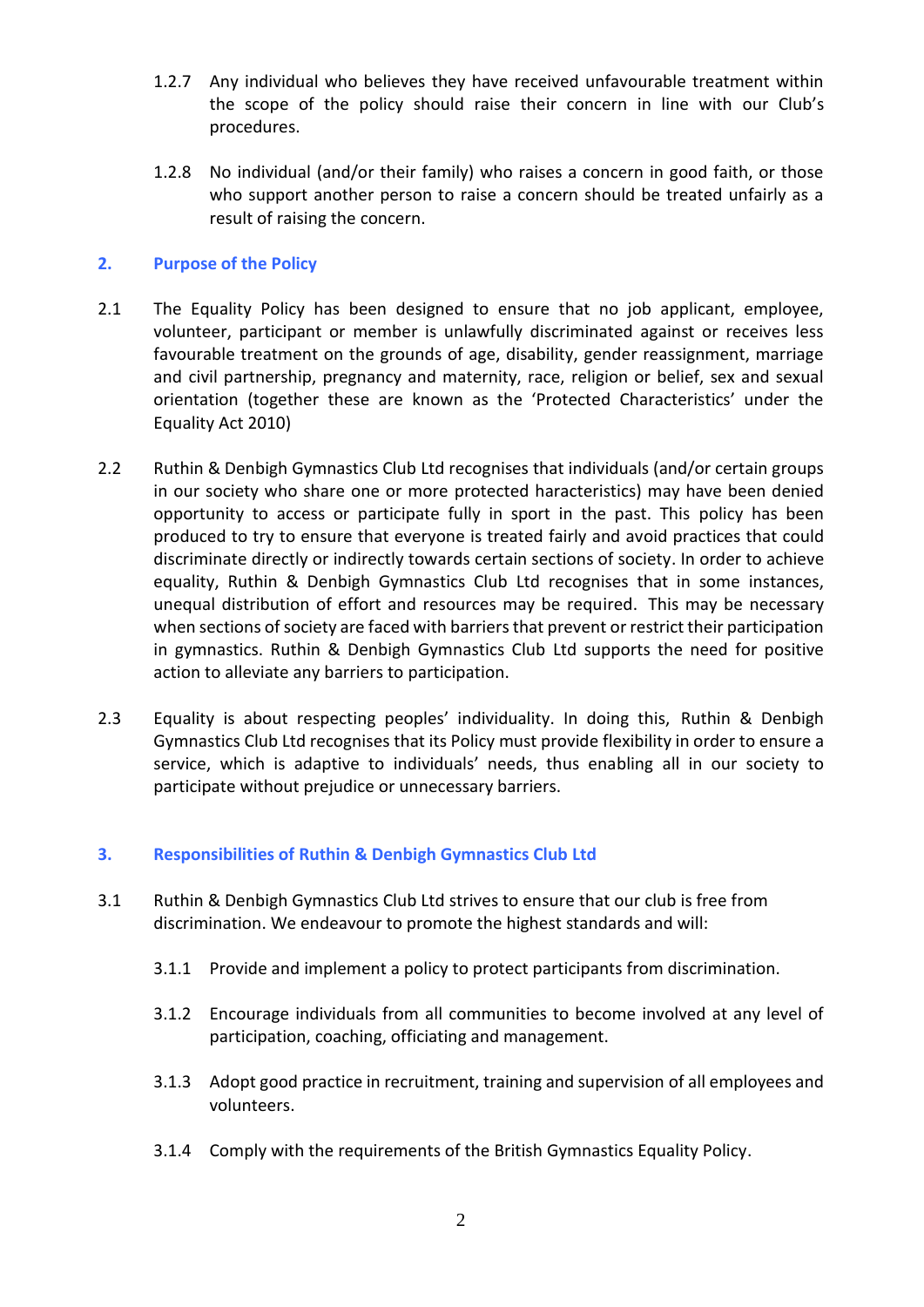- 3.1.5 Respond to all concerns and implement the appropriate remedial procedures where necessary.
- 3.2 Ruthin & Denbigh Gymnastics Club Ltd will work to ensure that inequality is avoided:
	- 3.2.1 When selecting, recruiting and training individuals.
	- 3.2.2 In the monitoring of practices, procedures and data relating to the operations and activities of the Club.
	- 3.2.3 In the preparation and distribution of all materials and publications.
	- 3.2.4 By the relaxation of any conventional rules which serve to inhibit the participation of people with special needs or disabilities. Any relaxation of Club rules will only be carried out for the purpose above where it is safe to do so and does not have a detrimental effect on the Club's activity.

## **4. Responsibilities of club members**

4.1 Every Club member is required to assist in ensuring that our Club meets its commitment and avoids unlawful discrimination.

## **5. Legal Requirements**

- 5.1 Ruthin & Denbigh Gymnastics Club Ltd recognises its legal obligations under, and will abide by the requirements of, the Equality Act 2010, and any later amendments to such legislation.
- 5.2 It is unlawful to discriminate directly or indirectly in recruitment, employment or in the provision of services because of age, disability, sex, gender reassignment, pregnancy, maternity, race (including colour, nationality and ethnic or national origins), sexual orientation, religion or belief, or because someone is married or in a civil partnership.
- 5.3 Ruthin & Denbigh Gymnastics Club Ltd recognises that the following is unacceptable:

#### **"Discrimination, Harassment, Bullying and Victimisation"**

- 5.4 Unlawful discrimination can take the following forms:
	- 5.4.1 *Direct Discrimination*: treating someone less favourably than another person because of a protected characteristic.
	- 5.4.2 *Indirect Discrimination*: an action, rule or policy that applies to everyone but disadvantages someone with a particular protected characteristic.
	- 5.4.3 *Associative Discrimination*: direct discrimination against someone because they associate with another person who possesses a particular protected characteristic.